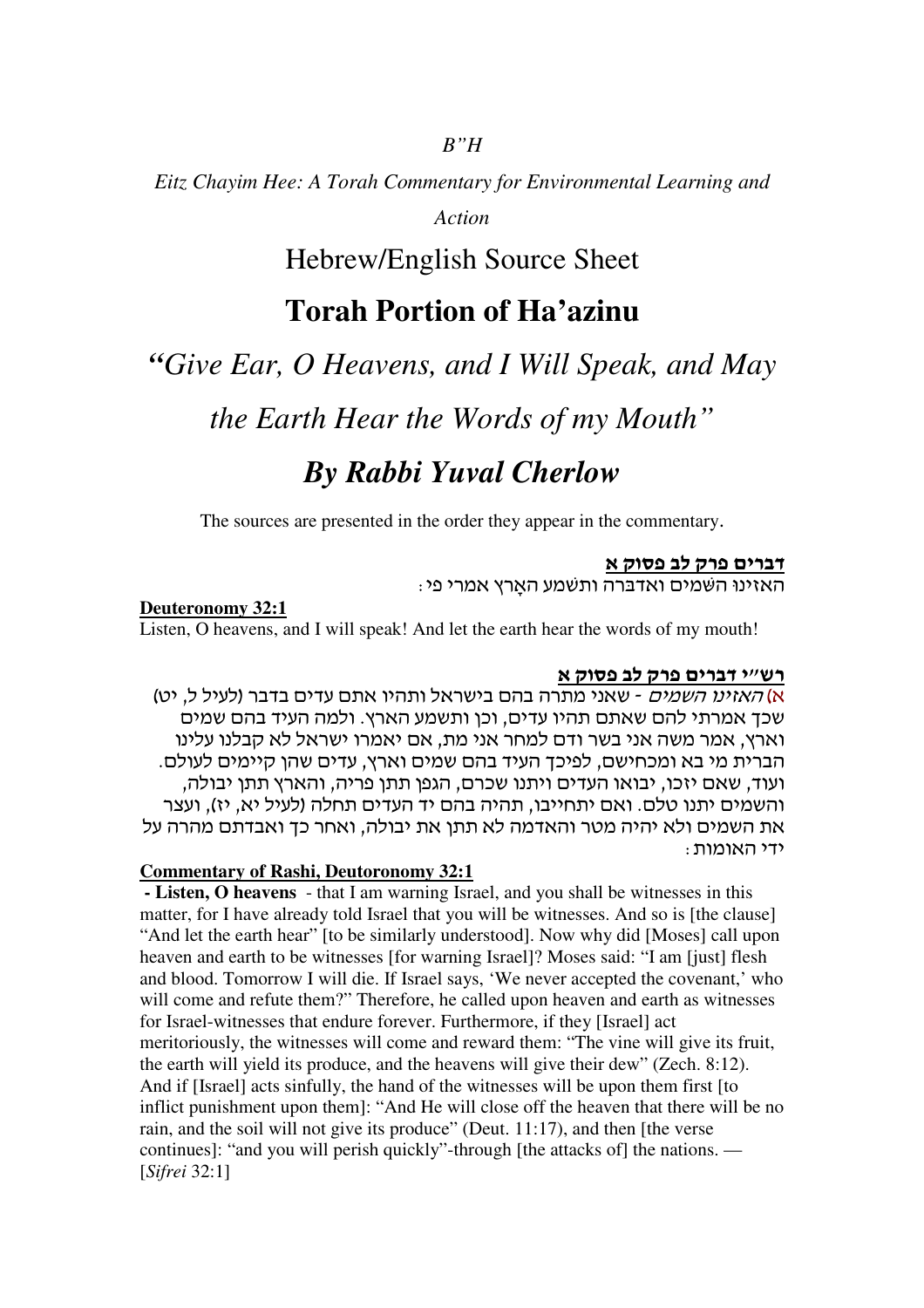## <u>אבן עזרא דברים פרק לב פסוק א</u>

. האזינו - כבר פירשתי בספרי, כי מלת האזינו מגזרת אזן, כאילו אמר הטו אזן וכבר הודעתיך, שהגאון אומר, טעם השמים - המלאכים. וטעם הארץ - אנשי הארץ. או עדות הגשם היורד מו השמים, והארץ תתו יבולה. והנכון בעיני, כי העיקר בעבור היותם עומדים לעולם, וכו שמעו הרים (מיכה ו, ב), גם אבו יהושע (יהושע כד, כז), ושם כתוב כי היא שמעה. וכבר רמזתי לך, על נשמת האדם שהיא אמצעית בין הגבוהים לשפלים, והיא תדמה הכל על צורת היכלה, ואף כי להבין גם היושבת בהיכל, על כו תגביה השפלים, ותשפיל הגבוהים <del>.</del>

#### **Commentary of Ibn Ezra Deuteronomy 32:1**

Ha'azinu- I already explained in the Sifrei that the word Ha'azinu is from the word "ozen" (ear), meaning to say 'turn an ear.' And I already informed you, that the wise one teaches, 'heavens' is referring to the angels. And 'earth' is referring to the people who live on the Earth. Or [it refers to] the testimony of rain which falls from the heavens and the Earth giving forth its produce. In my opinion, the main point is that they [the Heavens and Earth] are eternal, similar to "hear, O mountains" (Micah 6:2), and "the stone of Joshua" (Joshua 24:27), where it says that is 'heard'. And I already hinted to you that the human soul is a mediator between the high and the low, representing all in the image of it chambers. And to understand also what presides in those chambers, "one who lifts up the lowly and lowers the lofty." (translation Sareet Benayahu)

## <u>רמב׳׳ן דברים פרק לב פסוק א</u>

א) האזינו השמים - על דרך הפשט, צדקו דברי ר״א כי הכתובים יתנו עדיהם בכל הדברים שהם קיימים ועומדים. וכן, שמעו הרים את ריב ה׳ (מיכה ו ב), וגם אבן יהושע, כי שם כתיב (יהושע כד כז) כי היא שמעה. ועל דרך האמת, הם השמים והארץ הראשונים הנזכרים בבראשית, כי הם יבואו בברית עם ישראל, על כן אמר שיאזינו השמים וישמעו התנאים ואיך יעשה בהם

#### **Ramban Deuteronomy 32:1**

"Give ear, ye heavens" - By way of the plain meaning of Scripture, the words of Rabbi Avraham Ibn Ezra are correct that the Scripture designates as witnesses all things which exist and endure. Similarly- "Hear o ye mountains, the Eternals controversy " (micah 6:2) So also with reference to the stone that Yehoshua set up (after he made the covenant with the people) for there it is written: "for it hath heard..." And by way of the Truth (the mystic teachings of the Kabalah) the reference here is to the first (higher) heavens and earth mentioned in Genesis, for it is they that shall enter the covenant with Israel.Therefore, he states that the heavens should give ear and listen to the conditions and how he will apply them. (translation from Ramban-Commentary on the Torah. Shilo Publishing House)